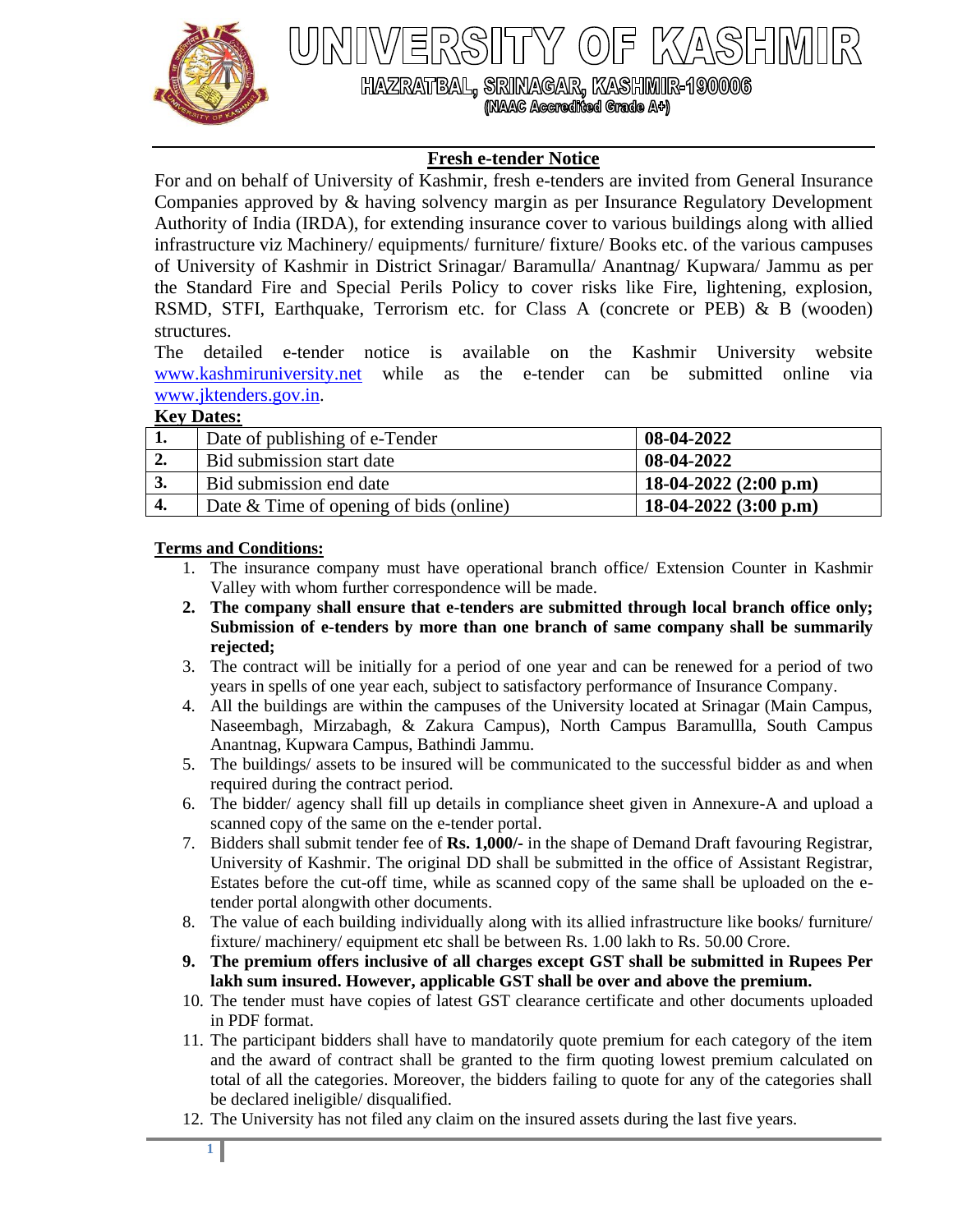

HAZRATBAL, SRINAGAR, KASHMIR-190006<br>(NAAC Accredited Grade A+)

- 13. The e-tender incomplete in any respect shall be rejected without notice.
- 14. Tender submitted in offline mode will not be accepted/ considered.
- 15. The University of Kashmir, Srinagar reserves the right to cancel any / all the bid(s)/ tender at any time / stage or relax/ amend/ withdraw any of the terms and conditions contained in the Tender Documents without assigning any reason thereof. Any query, after submission of the bid by the firm, shall not be entertained.

**Assistant Registrar Estates**

#### **No: F(TenderInsurance)Est/KU/22 Dated: 08-04-2022**

### **Copy to:**

- 1. Spl. Secretary to Vice-Chancellor for information of Vice-Chancellor;
- 2. Joint Registrar, Estates/ Budget & Creation for information;
- 3. PRO for publication in local dailies;
- 4. PA to Registrar for information of Registrar;
- 5. I/c Website for uploading on University Website;
- 6. File.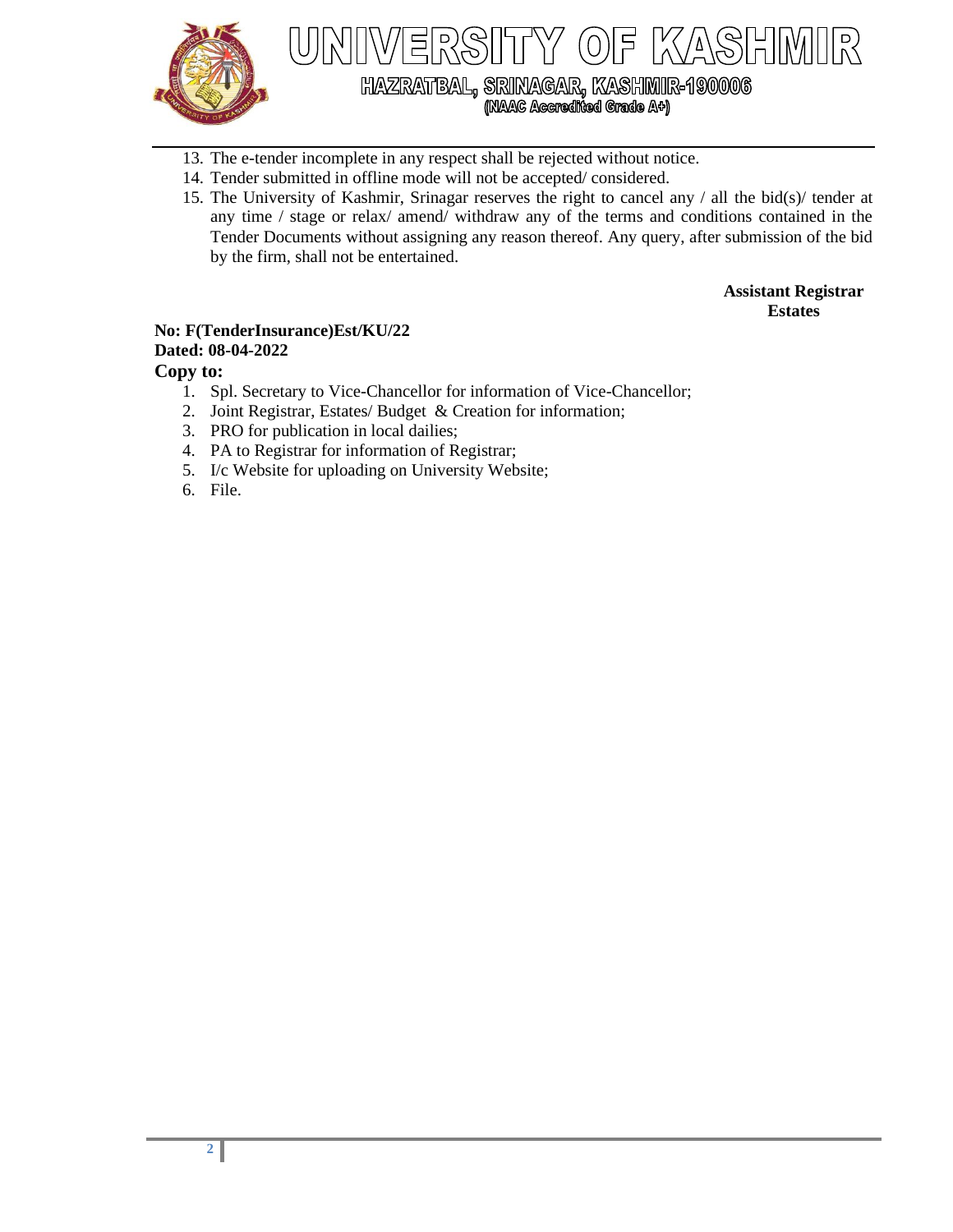

# HAZRATBAL, SRINAGAR, KASHMIR-190006<br>(NAAC Accredited Grade A+)

| <b>Annexure- A Compliance Sheet</b> |                                                                                                                         |                                                                                             |  |
|-------------------------------------|-------------------------------------------------------------------------------------------------------------------------|---------------------------------------------------------------------------------------------|--|
|                                     | 1. Name of insurance company                                                                                            |                                                                                             |  |
|                                     |                                                                                                                         | (Pl attach brief profile of company one page)                                               |  |
| 2.                                  | Address of Head Office with contact number and<br>e-mail id of contact person                                           |                                                                                             |  |
| 3.                                  | Address of Branch Office/ Extension counter in<br>Kashmir Valley with contact number and e-mail<br>id of contact person |                                                                                             |  |
| 4.                                  | IRDAI registration No.                                                                                                  |                                                                                             |  |
| 5.                                  | IRDAI registration valid upto (date)                                                                                    |                                                                                             |  |
| 6.                                  | Solvency Margin:                                                                                                        |                                                                                             |  |
|                                     |                                                                                                                         | Certified that the solvency Margin is as per<br><b>IRDAI</b> (copy of certificate uploaded) |  |
| $7_{\scriptscriptstyle{\ddots}}$    | GST <sub>No.</sub>                                                                                                      |                                                                                             |  |
|                                     |                                                                                                                         | (copy of GST Clearance certificate uploaded)                                                |  |
| 8.                                  | PAN No.                                                                                                                 |                                                                                             |  |
|                                     |                                                                                                                         | (Scan copy uploaded)                                                                        |  |
|                                     | 9. Annual Turnover for the financial year                                                                               | Crores<br>$2021 - 22$ : Rs.<br>Crores                                                       |  |
|                                     | 10. Tender fee of Rs. 1000/- favouring Registrar,<br>University of Kashmir (non-refundable)                             | DD No. Dated:<br>(Scan copy uploaded and original submitted in<br><b>Estates Section</b> )  |  |

# **Certificate**:

A. Certified that the above contents are true and correct to the best of my knowledge.

# **B. I further certify as under:**

- a. I have been authorized by the company to submit tenders;
- b. The company shall ensure coverage of risks as per Standard Fire and Perils Policy like Fire, Lightening, explosion, RSMD, STFI, Earthquake, Terrorism etc. as already notified in the tender notice and any other risks to be covered mandatorily as per IRDAI guidelines;
- c. Company is not blacklisted by IRDAI or any other Govt. Department;
- d. Company shall ensure availability of all mandatory registrations as per IRDAI guidelines;
- e. The solvency ratio/ margin is as per IRDAI norms;
- f. The company shall ensure all guidelines of IRDAI are followed in letter and spirit;
- g. The company will ensure hassle free and time bound settlement of claims;
- h. The buildings/ assets will be insured based on the costs/ values furnished by the University, however, a preliminary evaluation can be done by the insurance agency in its own interest;